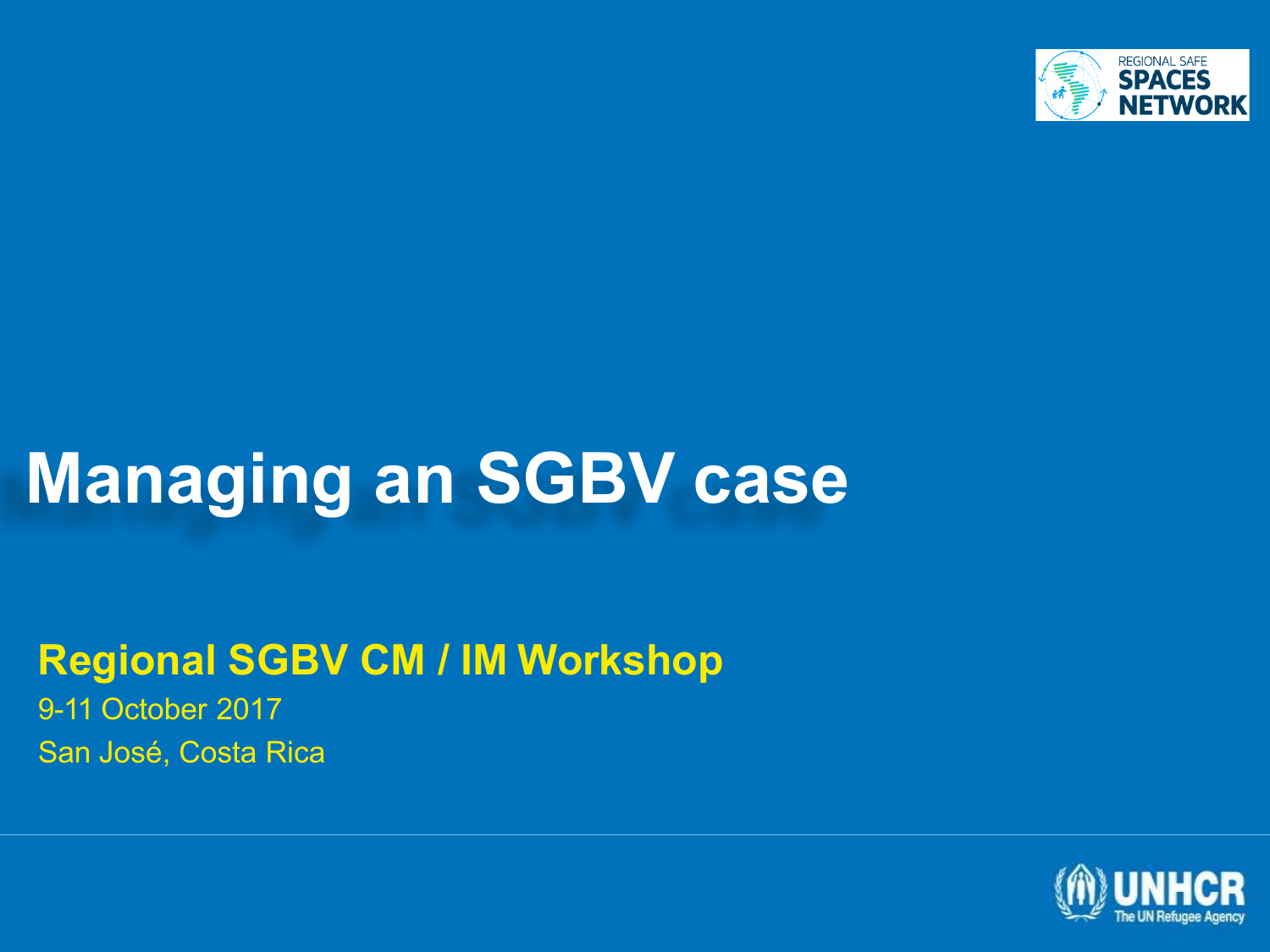# **Learning Objectives**



- 1) Describe case management steps
- Discuss informed consent and mandatory reporting
- 3) Conduct an interview with an SGBV survivor and conduct a needs assessment

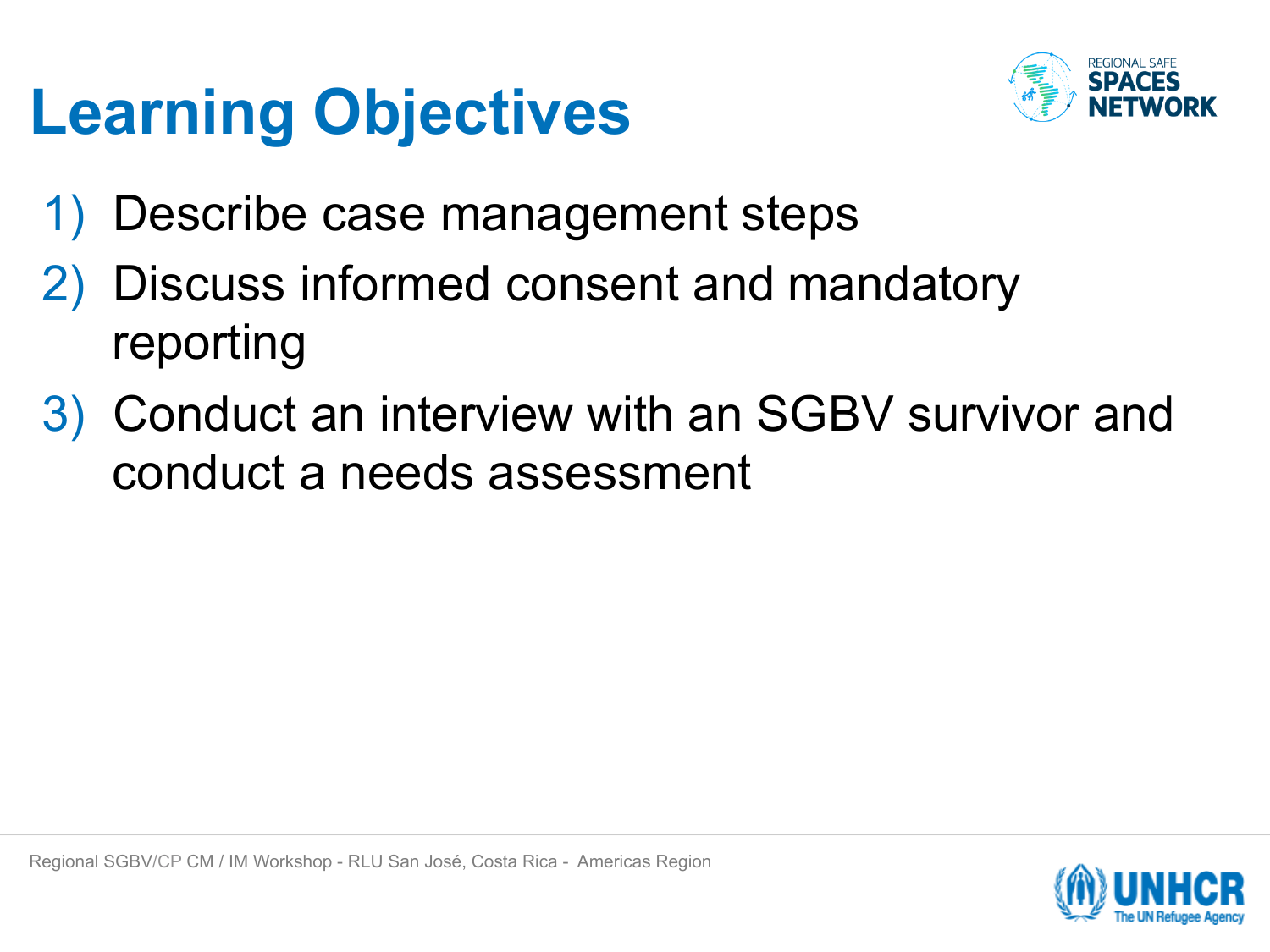# **SGBV Case management (CM)**

"SGBV case management is **collaborative and structured** method for providing help to a survivor. It involves **an organization taking responsibility** to ensure that survivors are informed of all options to them and that issues and problems facing survivors are identified and **followed up in a coordinated way**.

SGBV case management helps survivors to **access necessary services**, heal from experiences and **feel empowered to recognize their strengths** and resilience"

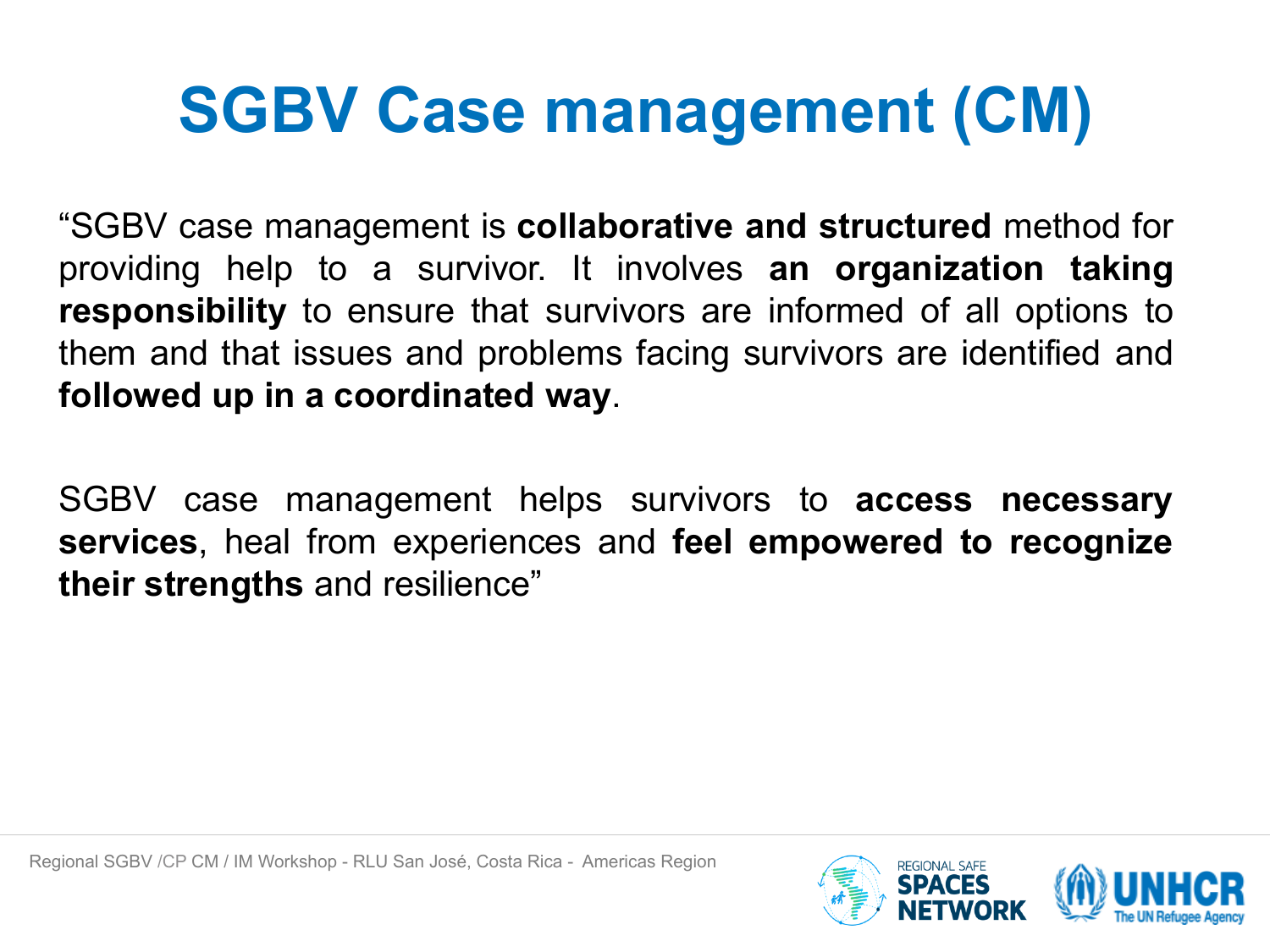### **Protection Case Management in refugee contexts**



#### CP/SGBV Case Management



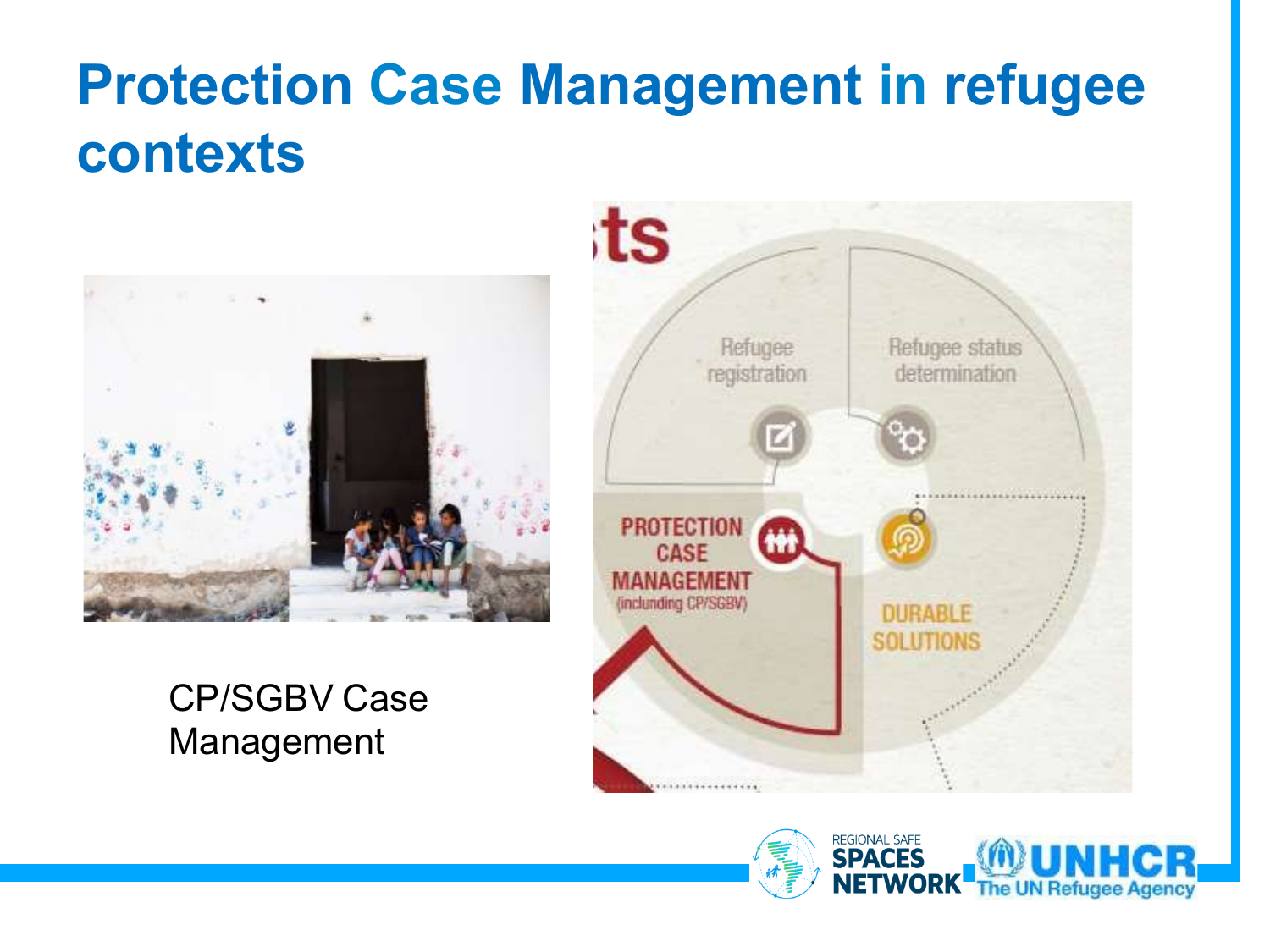

# **But how ?**

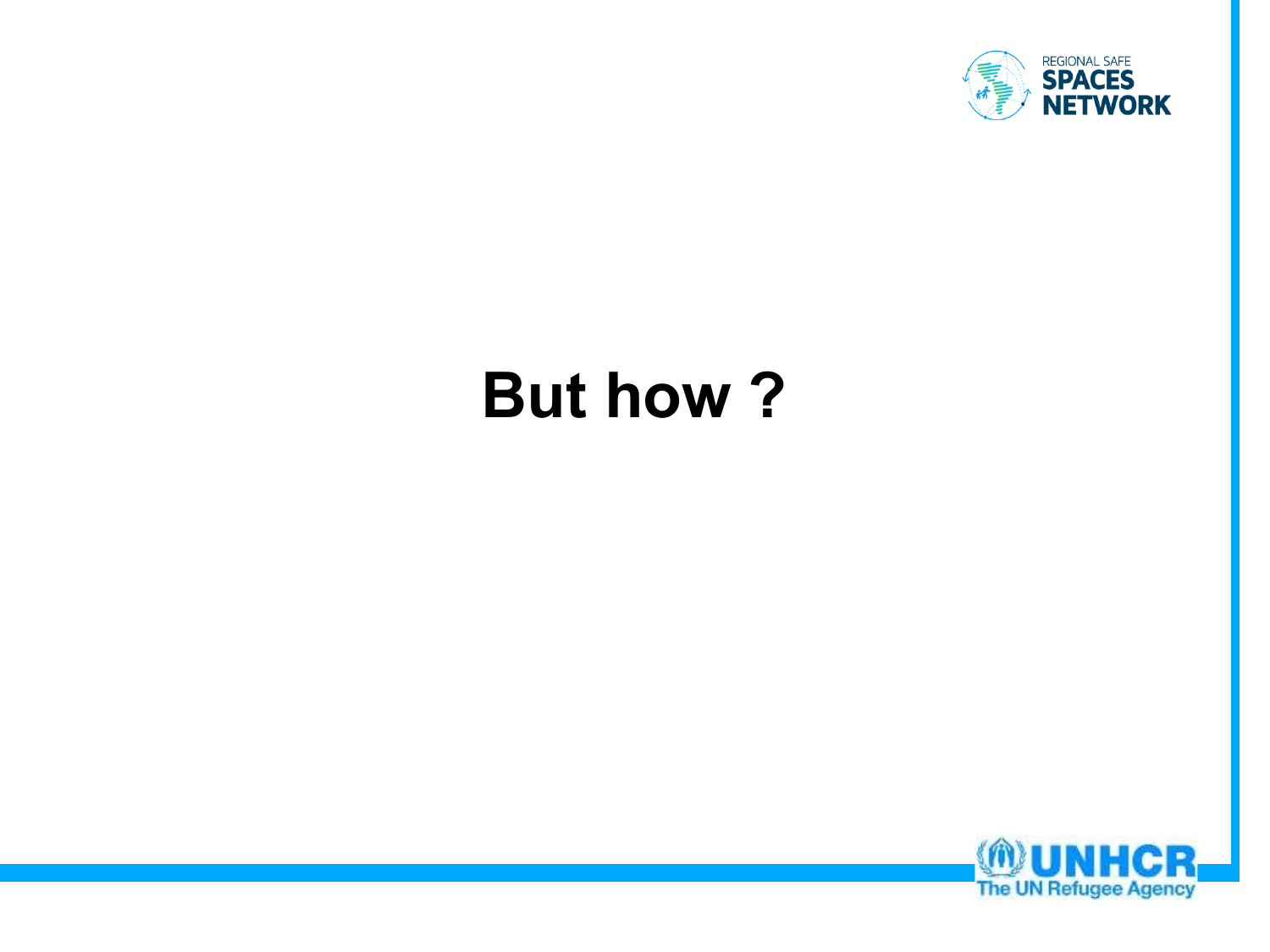## **SGBV case management steps**

### **11 Volunteers**

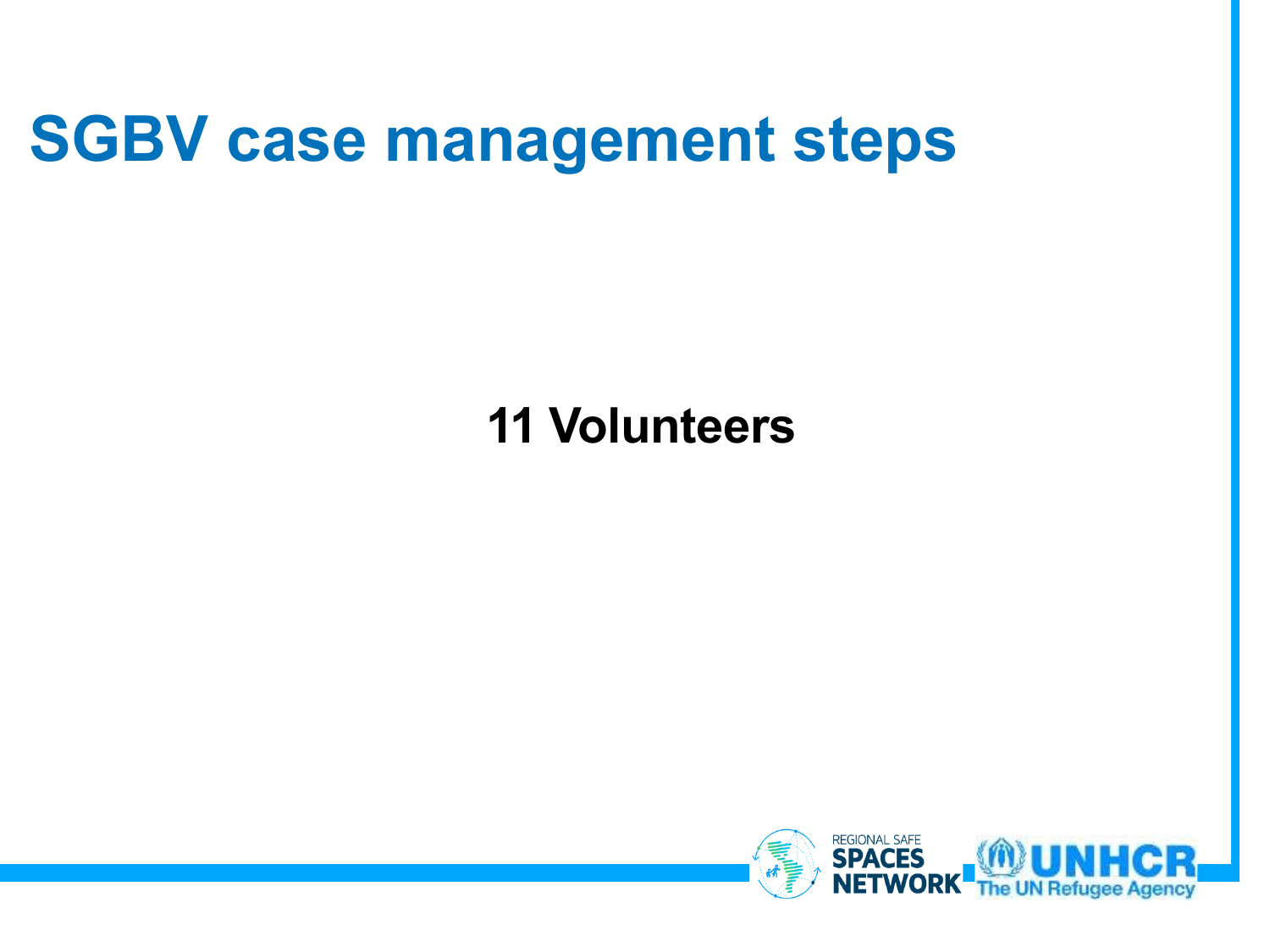# **SGBV case management steps**





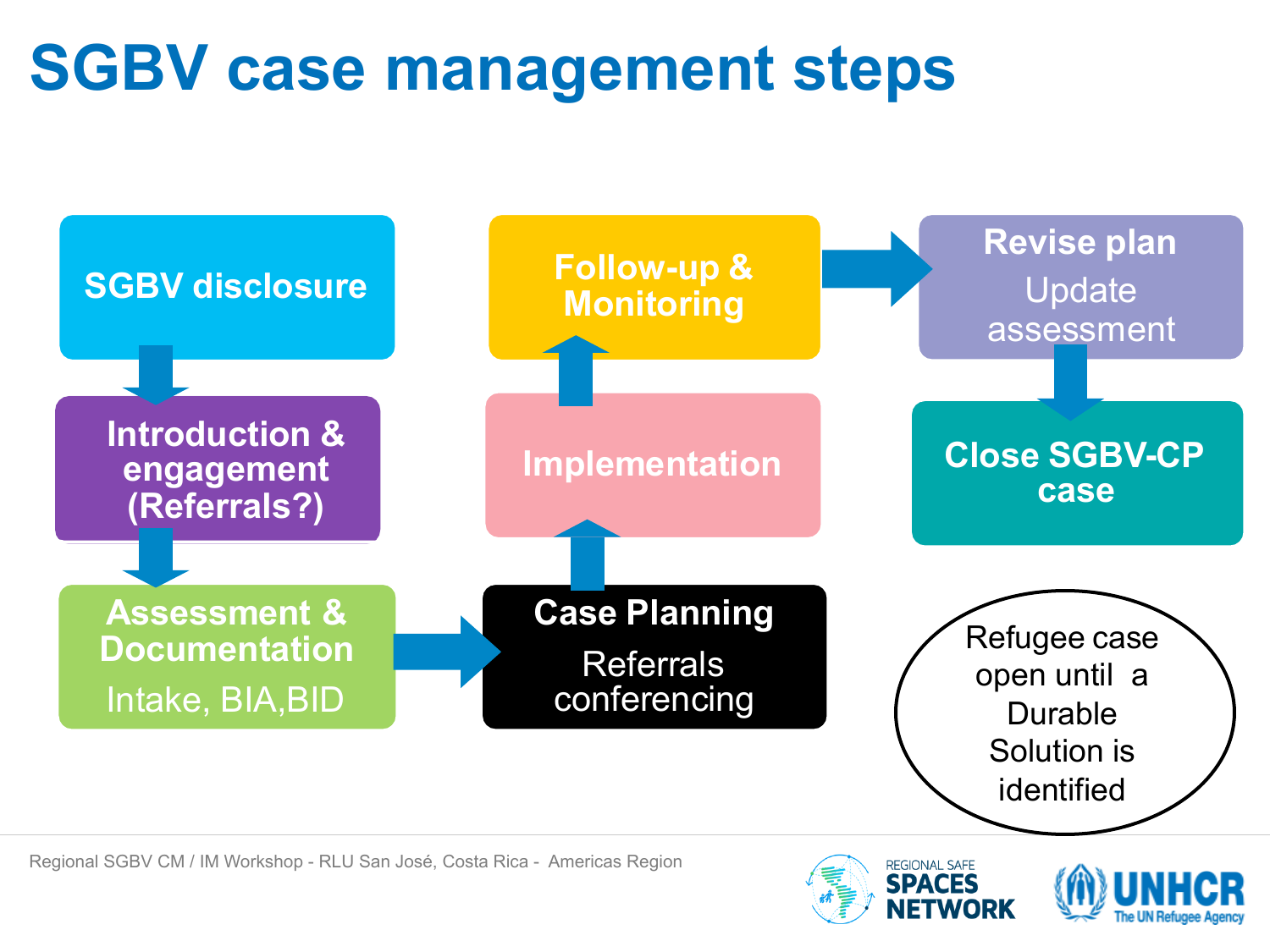

# **Informed consent**

- **Informed consent**: the voluntary agreement of an individual who has the capacity to give consent for general services. The individual must have the capacity and maturity to know about and understand the services being offered and be able to give her/his consent.
- **Informed assent:** the expressed willingness to participate in services. For children who are old enough to understand and agree to participate in services, the child's "informed assent" is sought. In some cases, it may be in the child's best interest to have other than parents, care givers or legal guardians to provide consent.

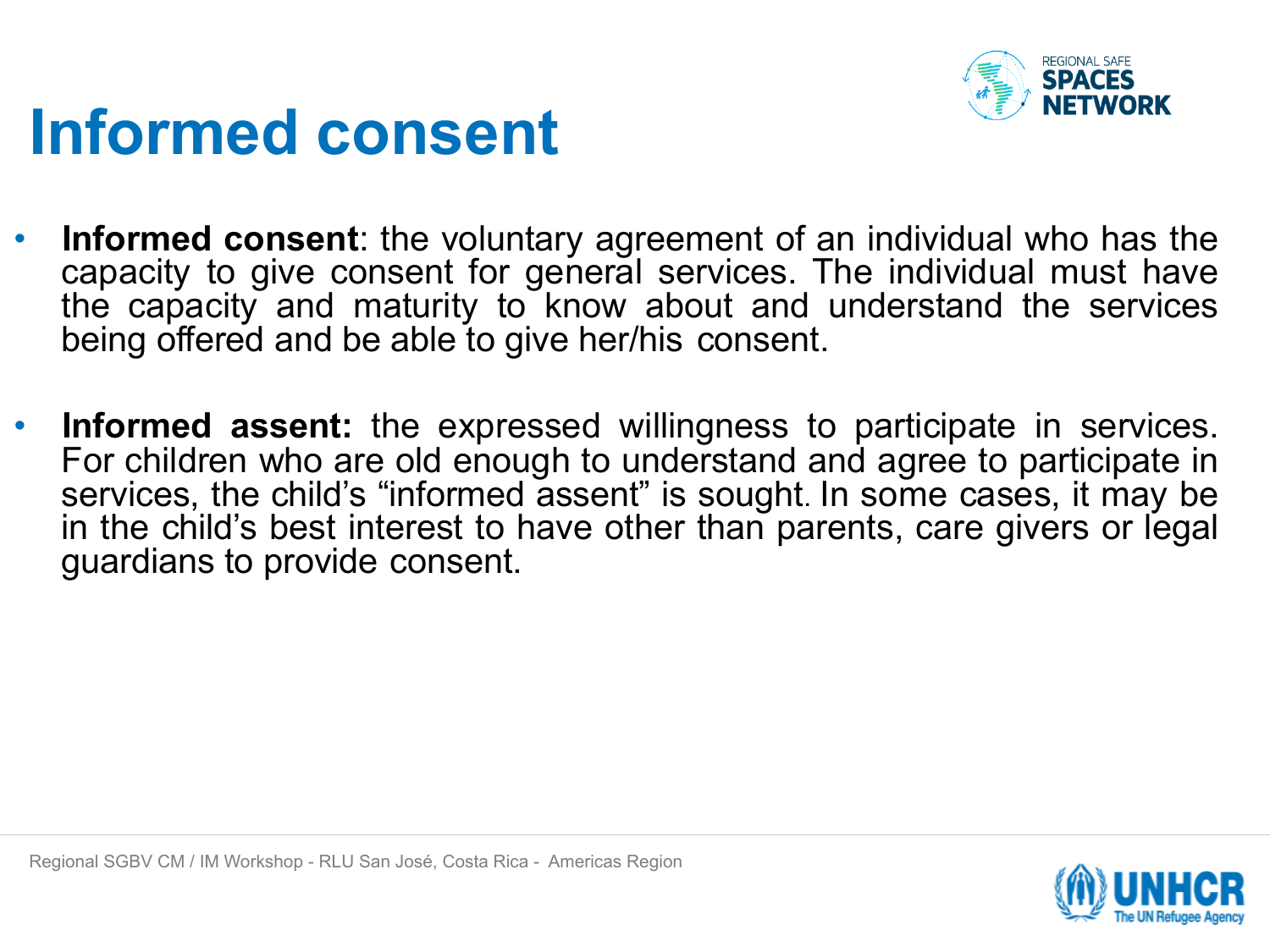

## **Remember**

#### **Informed consent or assent should be obtained**

#### Before case management services begin = **before listening to survivor's story or gathering any information**

- As part of case management and information management
- When making referrals and transfers

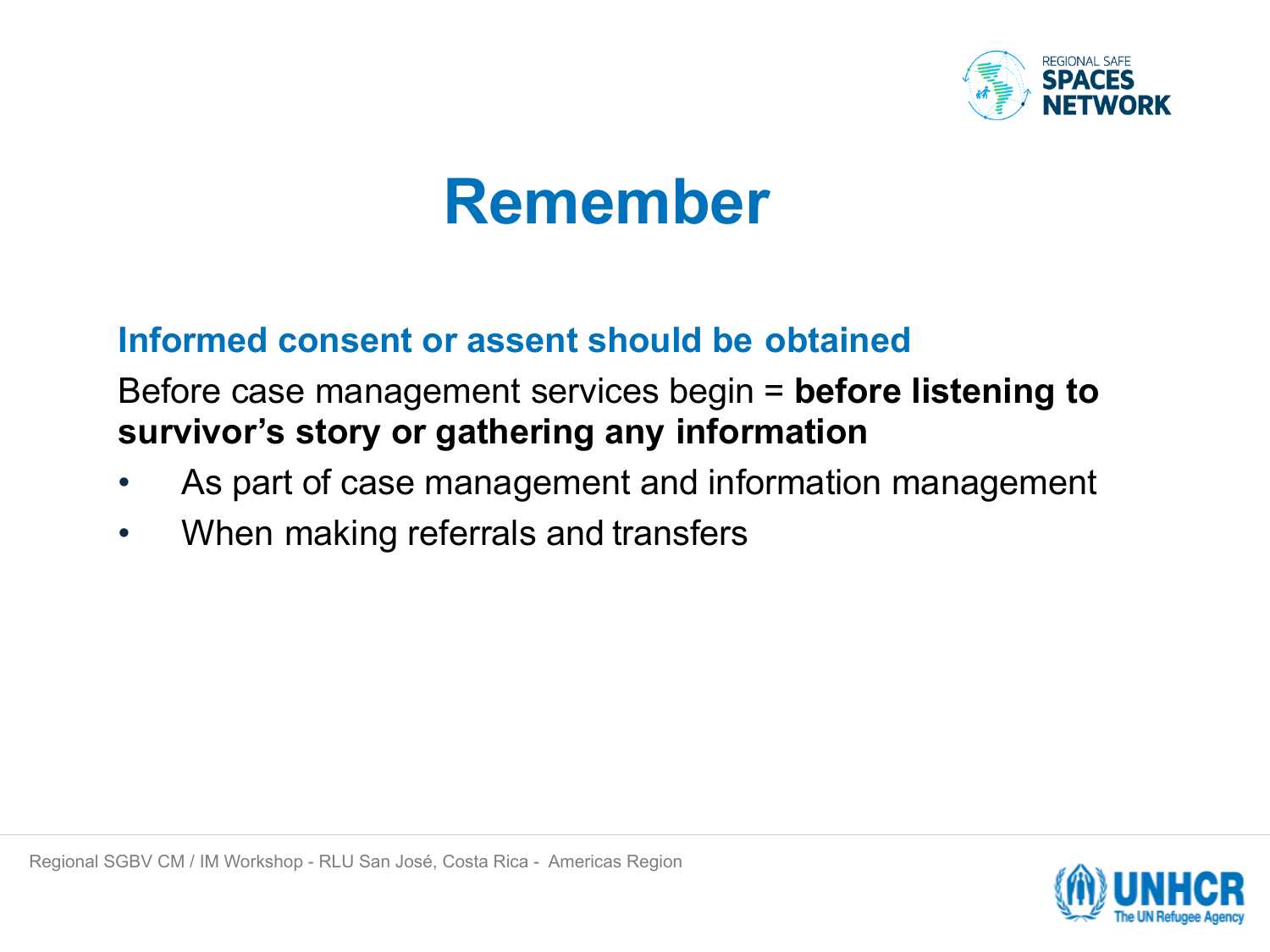

### **Obtaining Informed Consent: Group discussion**

In your tables discuss four SGBV vignettes and decide:

- The kind of information that should be provided to the adult or child and/or the child's caregiver to allow them to provide informed consent.
- How would you get children's consent

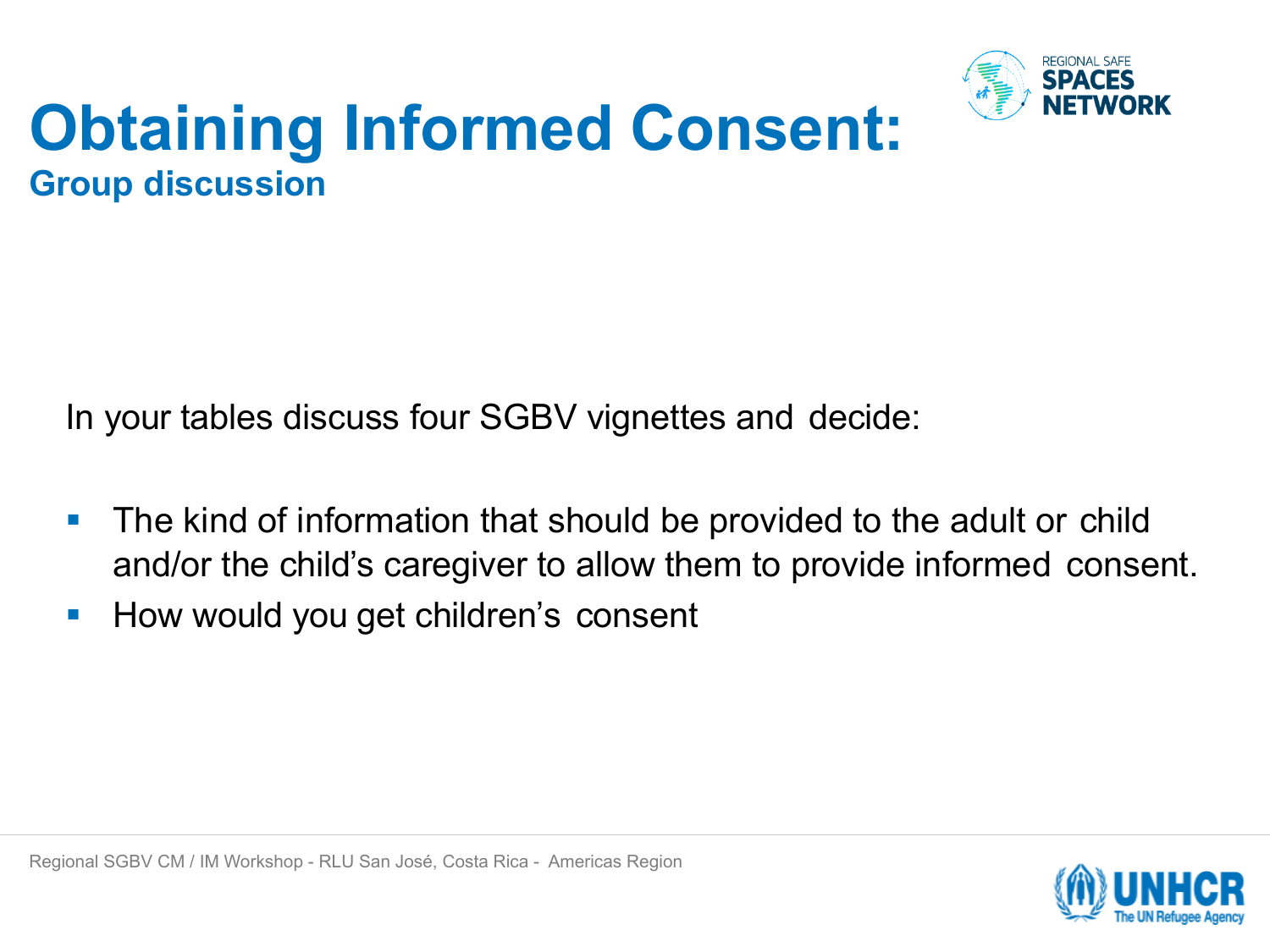## **Obtaining informed consent**



#### **Group discussion debriefing**

- § Sharing any information about SGBV can have **life**-**threatening consequences** for the survivor
- § Explain the **legal framework** on the specific type of SGBV in your area of responsibility
- Explain **how to access** case management, and multi-sectoral services in your area of responsibility.
- § Emergency health services for rape survivors ( **within 72 hours**)
- § Explain that UNHCR and the partners in the network will **keep information confidential**
- § Explain **risks associated with reporting** to the police and shelter options.
- § Explain **whether** you or other service providers **will need to report to the police** and the consequences of such report.

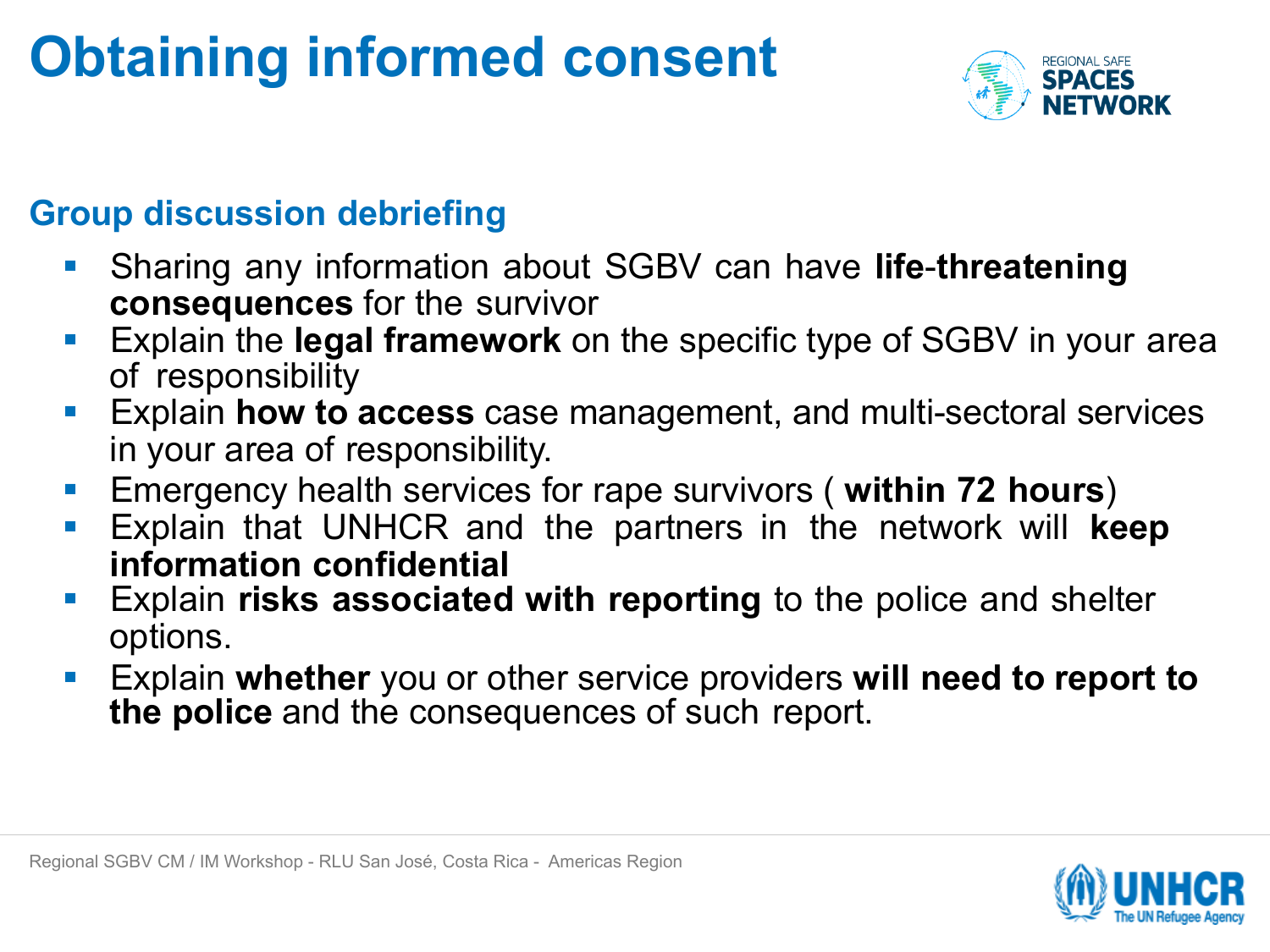

### **Mandatory Reporting**?

Regional SGBV CM / IM Workshop - RLU San José, Costa Rica - Americas Region

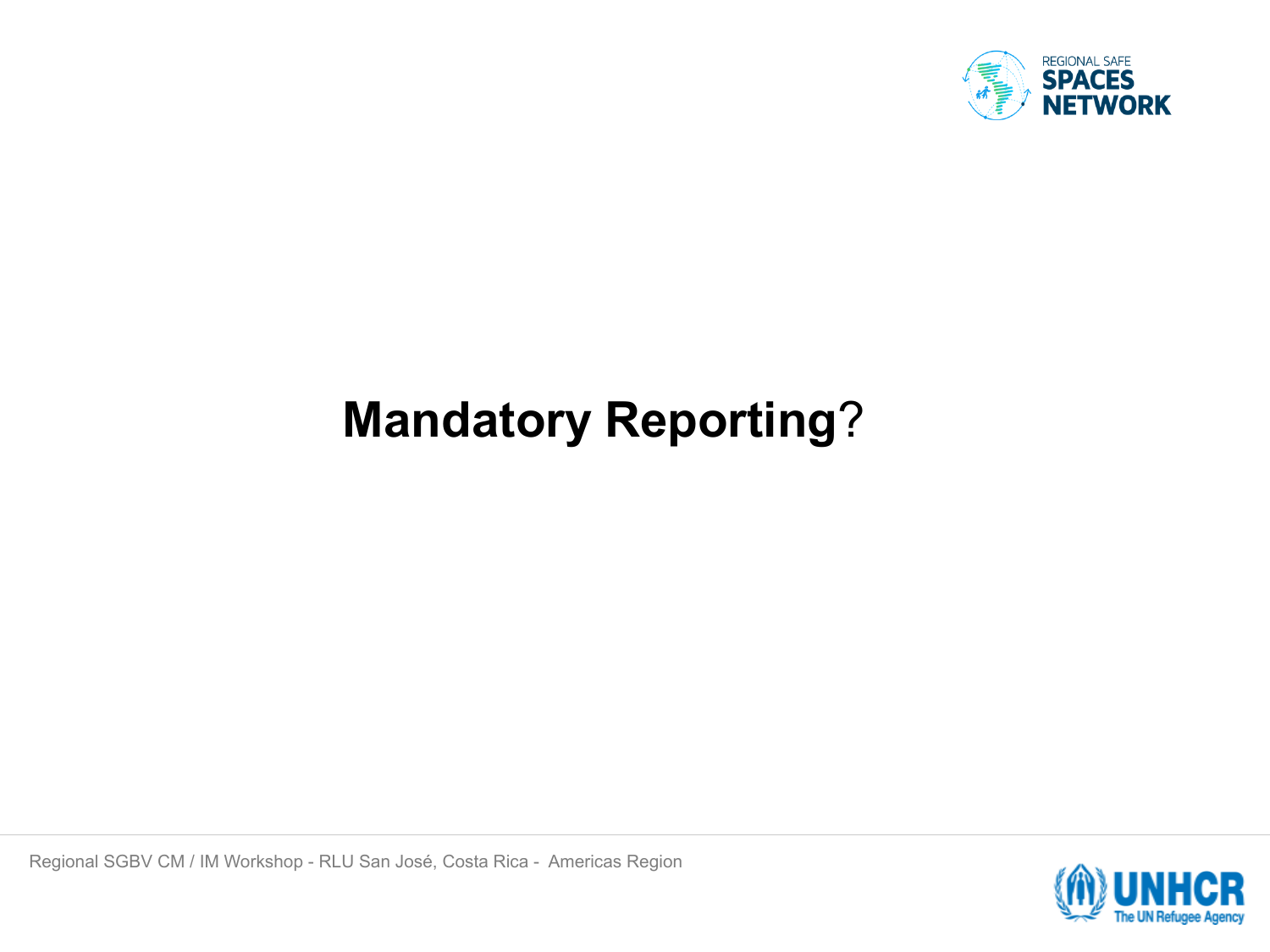

# **Mandatory Reporting**

**Refers to:**

- § State **laws and policies** which mandate certain agencies and/or persons in helping professions (teachers, social workers, health staff, etc.) **to report actual or suspected forms of interpersonal violence** (e.g., physical, sexual, neglect, emotional and psychological abuse, unlawful sexual intercourse).
- § Humanitarian Protocols on **Protection from Sexual Exploitation and Abuse** committed by service providers

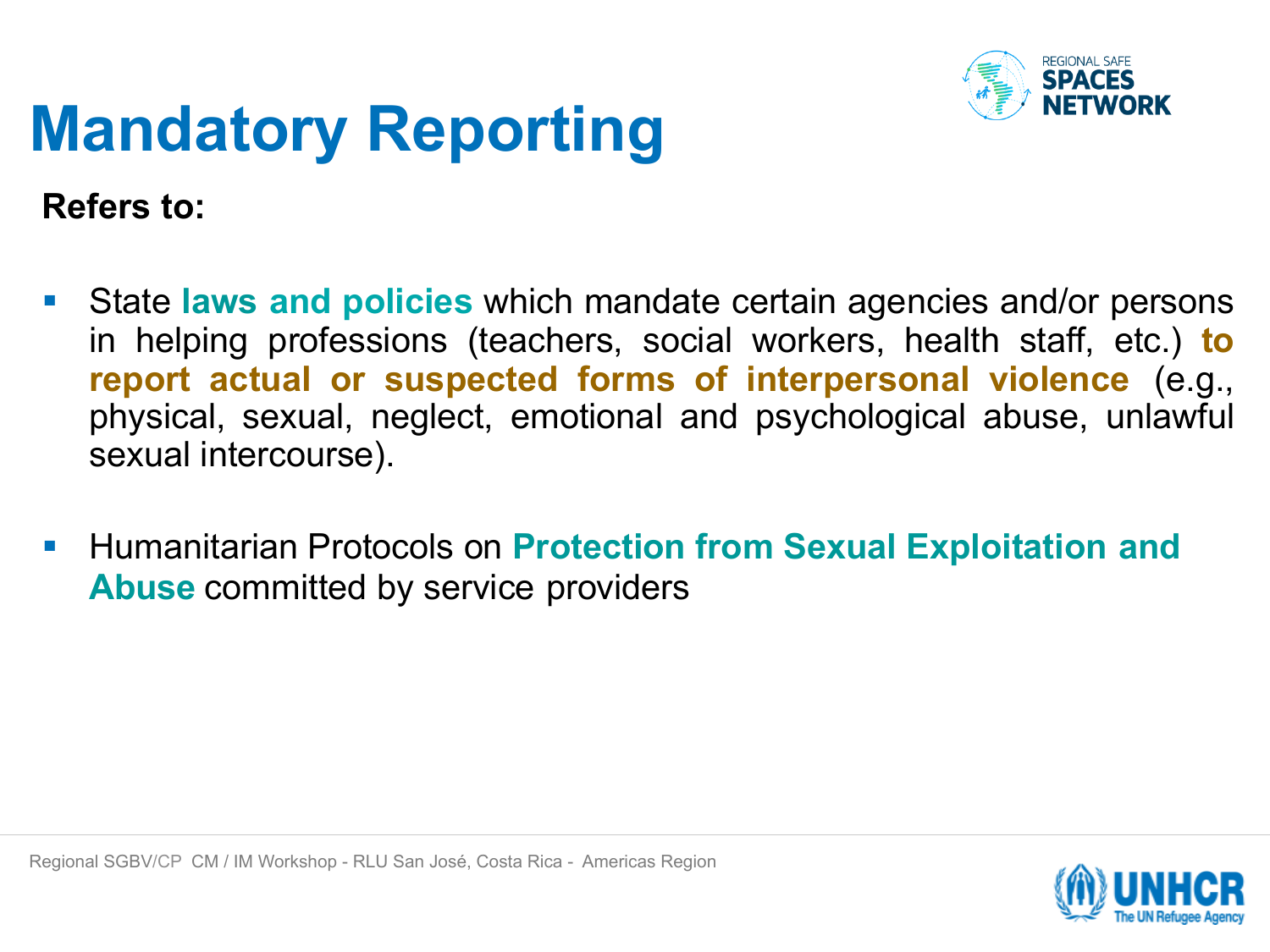

# **Mandatory Reporting Dilemma**

Following mandatory reporting procedures **conflicts with the guiding principles for working with survivors** (confidentiality, self-determination, safety, non-discrimination, child's best interests)

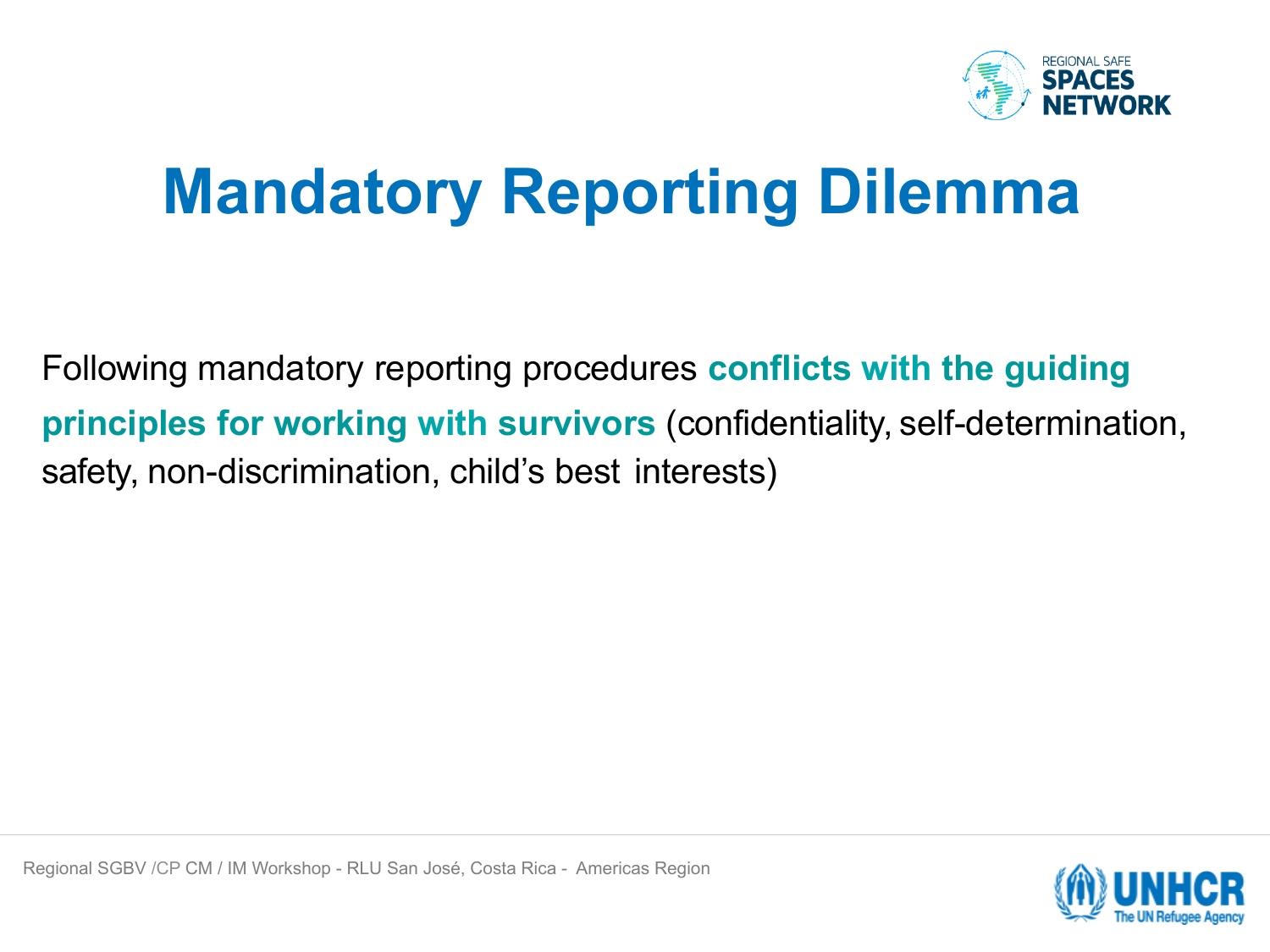### **Handling Mandatory Reporting Work in pairs**

Please discuss:

■ How would you handled a case of an LGBTI refugee who has been raped and could be sentenced to death penalty upon reporting to police? Which steps would you follow? Which information would you provide to the survivor?

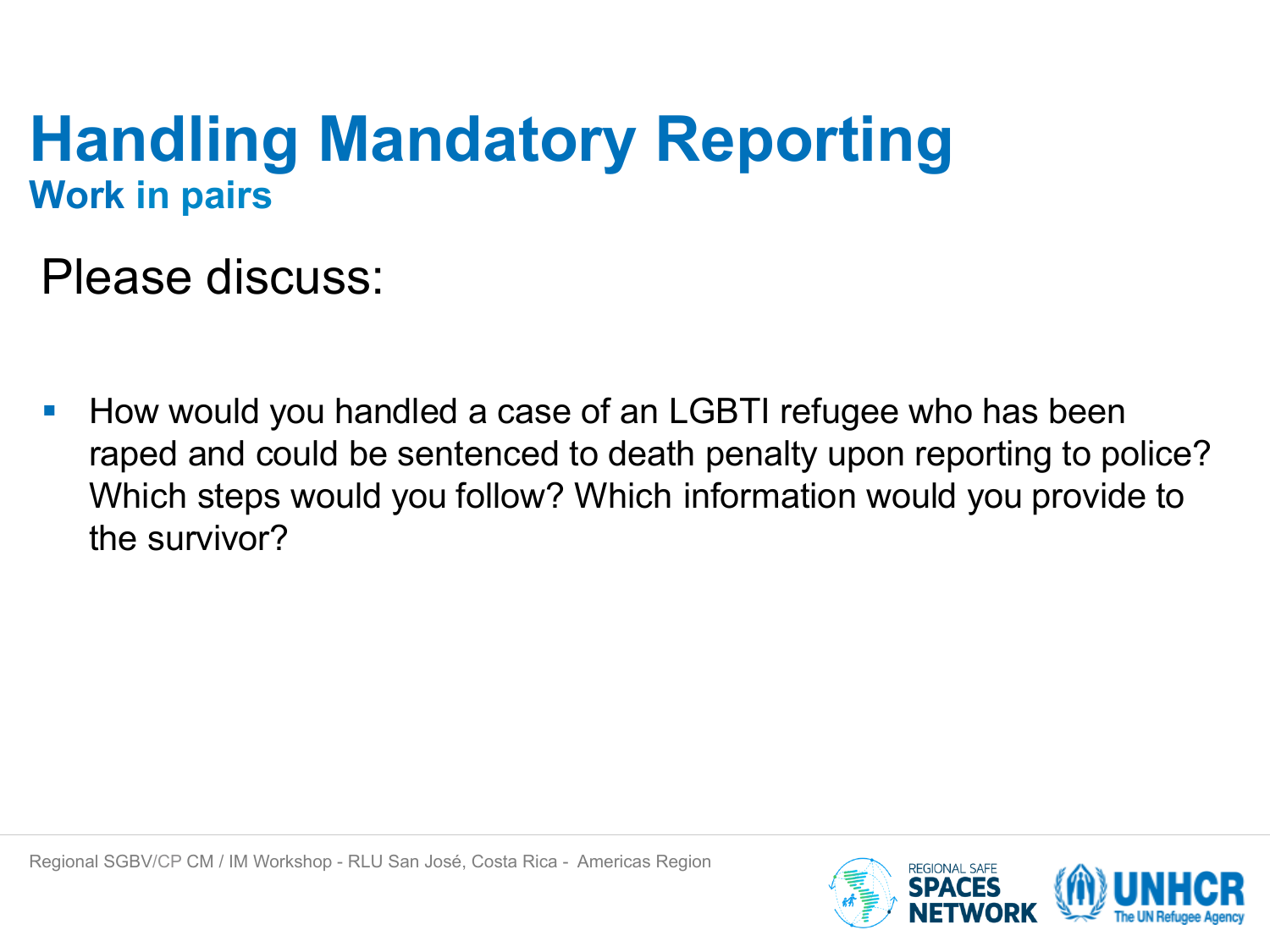# **Handling Mandatory Reporting (MR)**



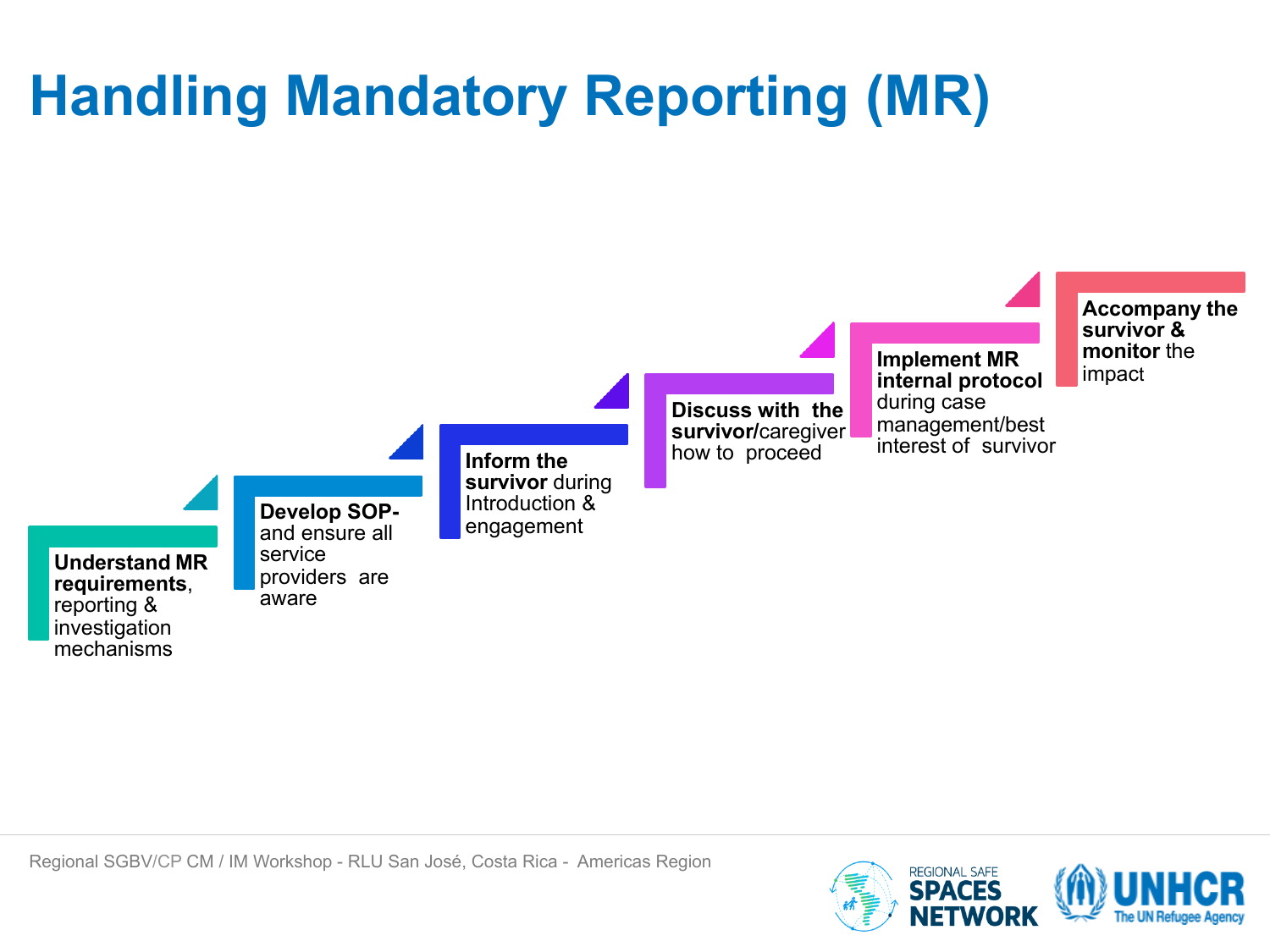

## **Assessment of needs**



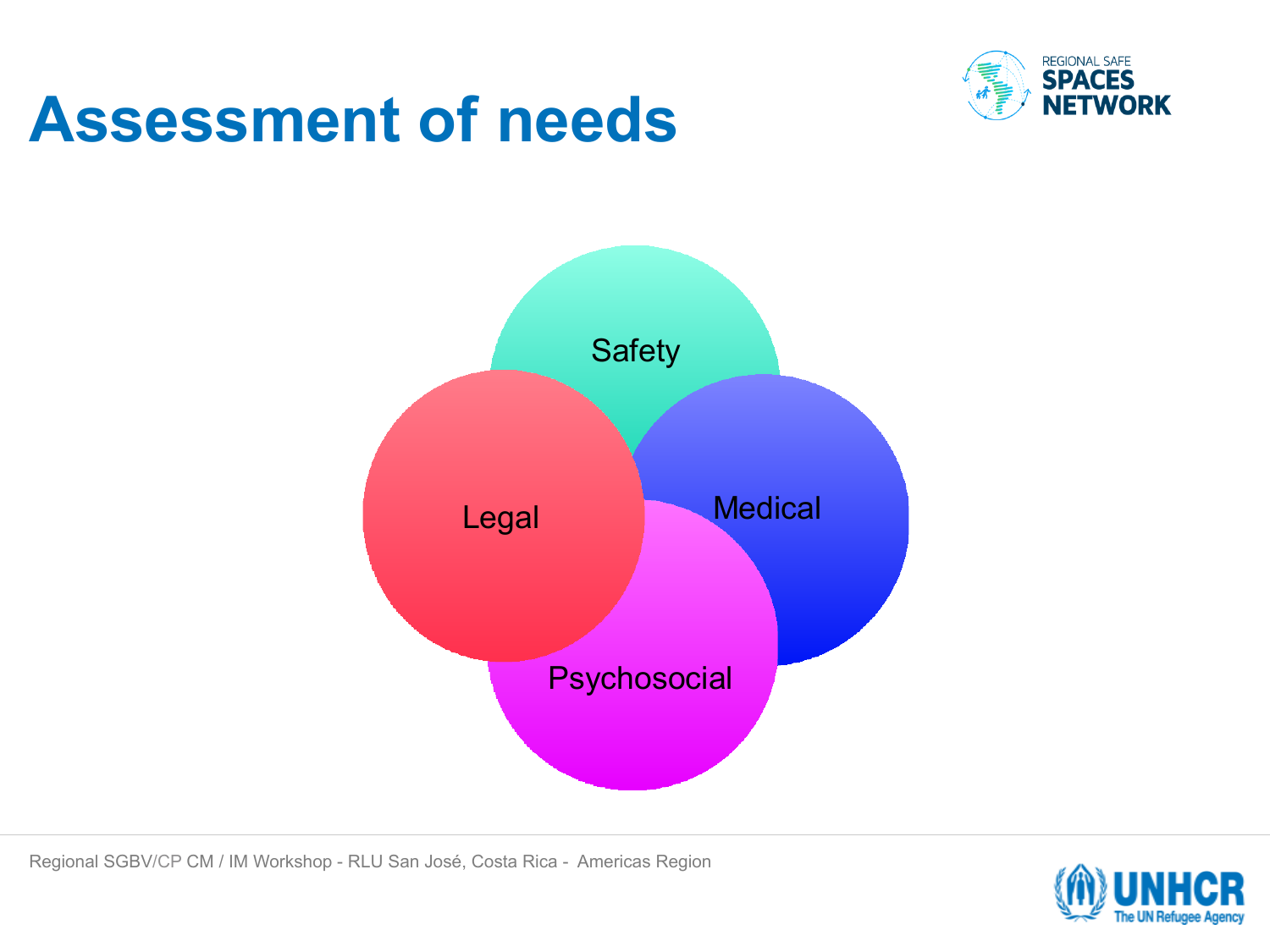#### **Introduction and case assessment Role Play: The case of Kathya**

Please **read the case and play the below roles** as indicated in the instructions provided to you:

- **1) Case manager**, who will interview the survivor for the first time.
- **2) Kathya**, SGBV survivor: referred to you by the asylum office
- **3) Observer:** will provide feedback.

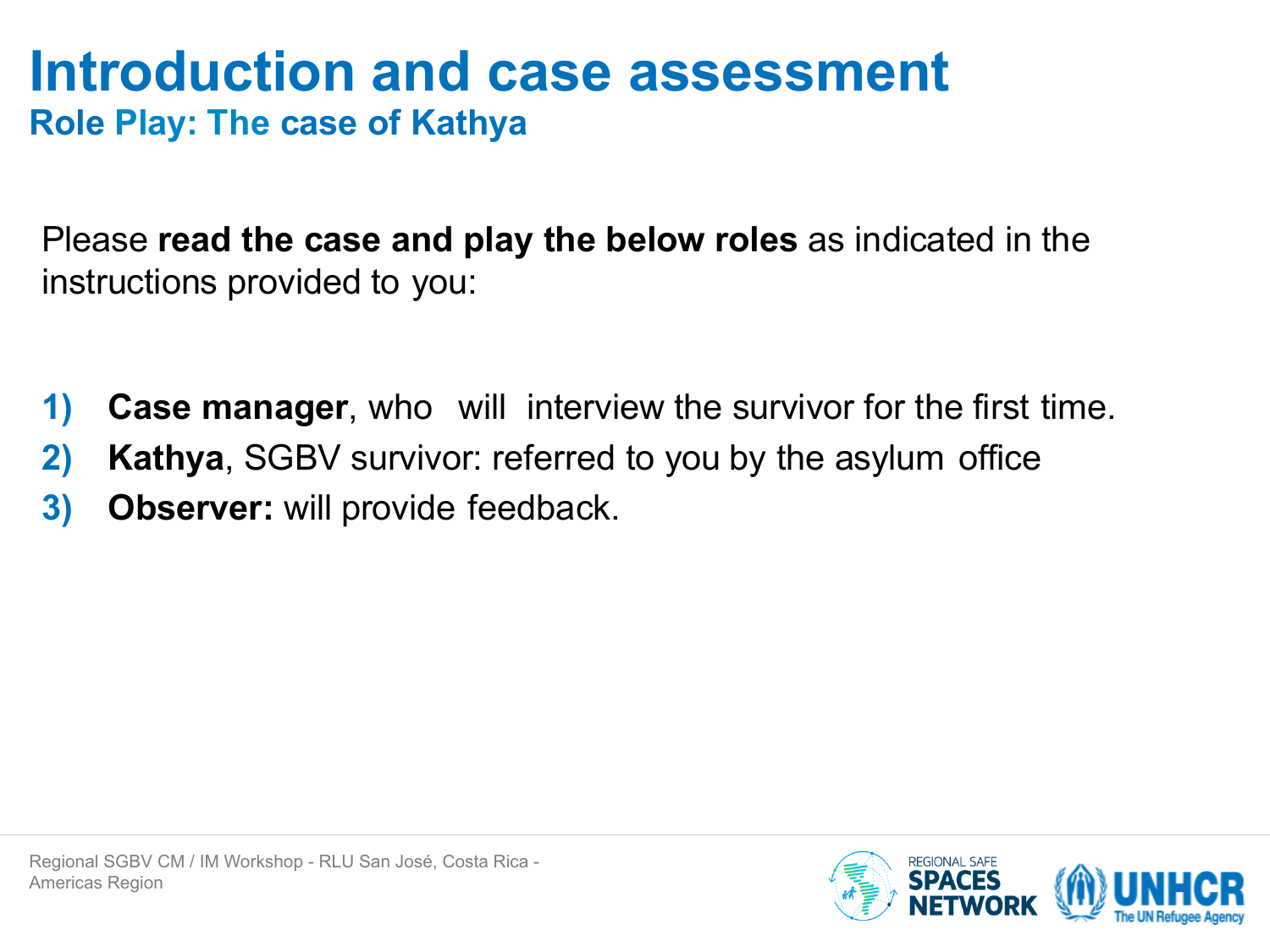

# **Role play debriefing**

❖ Provide detailed Information on services and mandatory reporting requirements **❖ Provide emotional support**  $\triangleleft$  Respect wishes, rights, dignity, confidentiality v Obtain informed consent/assent  $\triangleleft$  Assess safety, health, psychological, legal and immediate needs (for children conduct BIA) ❖ Discuss safety plan ❖ Facilitate access to emergency services

Regional SGBV CM / IM Workshop - RLU San José, Costa Rica - Americas Region

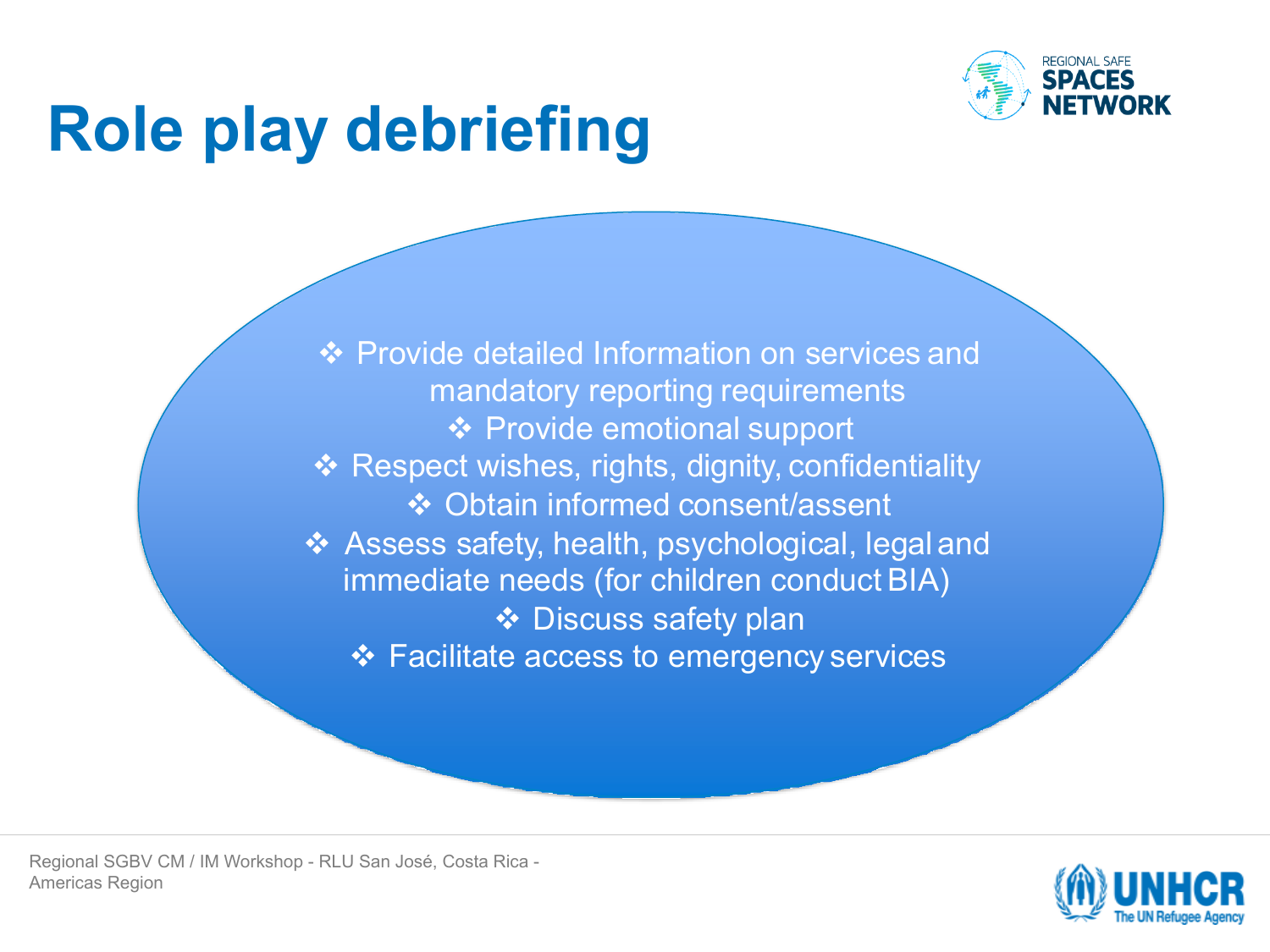## **Key learning messages**



- v SGBV/CP case management is part of the **overall Refugee/IDP/ Stateless case management process**, from registration to durable solutions
- **<sup>◆</sup> SGBV case management has 8 steps from disclosure to closure**
- v Detailed information on applicable **legal framework & available services** should be provided to survivors before obtaining informed consent/assent
- **EXA:** Mandatory reporting should be applied in consideration with the best interest of the survivor
- **EXA Survivor-centered assessment** of needs will guide next steps of the case management process